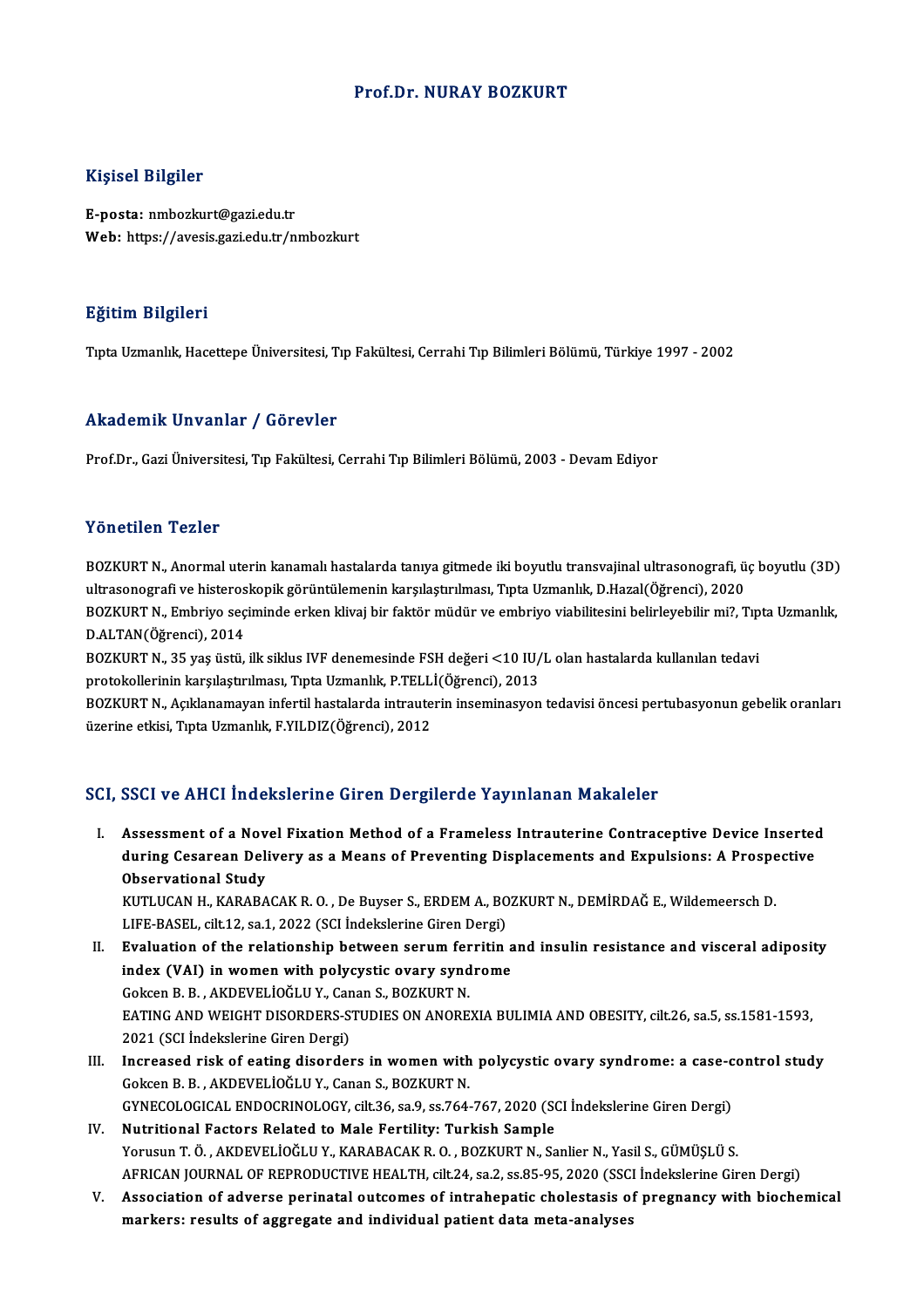Ovadia C., Seed P. T. , Sklavounos A., Geenes V., Di Illio C., Chambers J., Kohari K., Bacq Y., Bozkurt N., Brun-Furrer<br>P. st.sl Ovadia (<br>R., et al.<br>LANCET Ovadia C., Seed P. T. , Sklavounos A., Geenes V., Di Illio C., Chambers<br>R., et al.<br>LANCET, cilt.393, ss.899-909, 2019 (SCI İndekslerine Giren Dergi)<br>The effect of suim un and gradient sperm preparation tecl

R., et al.<br>LANCET, cilt.393, ss.899-909, 2019 (SCI İndekslerine Giren Dergi)<br>VI. The effect of swim-up and gradient sperm preparation techniques on deoxyribonucleic acid (DNA)<br>fragmentation in subfartile patients LANCET, cilt.393, ss.899-909, 2019 (SCI İ<br>The effect of swim-up and gradient s<br>fragmentation in subfertile patients<br>Oguz V. CÜLER İ. ERREM A. Muthy M. E The effect of swim-up and gradient sperm preparation techniques on deoxyribo<br>fragmentation in subfertile patients<br>Oguz Y., GÜLER İ., ERDEM A., Mutlu M. F. , GÜMÜŞLÜ S., ÖKTEM M., BOZKURT N., ERDEM M.<br>JOUPMAL OF ASSISTED PE fragmentation in subfertile patients<br>Oguz Y., GÜLER İ., ERDEM A., Mutlu M. F. , GÜMÜŞLÜ S., ÖKTEM M., BOZKURT N., ERDEM M.<br>JOURNAL OF ASSISTED REPRODUCTION AND GENETICS, cilt.35, sa.6, ss.1083-1089, 2018 (SCI İndekslerine Oguz Y<br>JOURN<br>Dergi)<br>Inforti JOURNAL OF ASSISTED REPRODUCTION AND GENETICS, cilt.35, sa.6, ss.1083-1089, 2018 (SCI İndekslerine<br>Dergi)<br>VII. Infertility and surrogacy first mentioned on a 4000-year-old Assyrian clay tablet of marriage<br>contract in Turke Dergi)<br>Infertility and surr<br>contract in Turkey<br>TUPP A P - CÜLEP İ Infertility and surrogacy first mentioned on a 4000-year-old Assyrian<br>contract in Turkey<br>TURP A. B., GÜLER İ., BOZKURT N., Uysal A., YILMAZ B., Demir M., Karabacak O.<br>CYNECOLOGICAL ENDOCRINOLOGY. silt 34. sa 1. sa 25. 27. contract in Turkey<br>TURP A. B. , GÜLER İ., BOZKURT N., Uysal A., YILMAZ B., Demir M., Karabacak O.<br>GYNECOLOGICAL ENDOCRINOLOGY, cilt.34, sa.1, ss.25-27, 2018 (SCI İndekslerine Giren Dergi) TURP A. B. , GÜLER İ., BOZKURT N., Uysal A., YILMAZ B., Demir M., Karabacak O.<br>GYNECOLOGICAL ENDOCRINOLOGY, cilt.34, sa.1, ss.25-27, 2018 (SCI İndekslerine Giren Dergi)<br>VIII. The Impact of laparoscopic surgery of perit of ICSI cycles.<br>GÜLER İ., ERDEM A., Oguz Y., Cevher F., Mutlu M. F. , BOZKURT N., ÖKTEM M., ERDEM M. The Impact of laparoscopic surgery of peritoneal endometriosis and endome<br>of ICSI cycles.<br>GÜLER İ., ERDEM A., Oguz Y., Cevher F., Mutlu M. F. , BOZKURT N., ÖKTEM M., ERDEM M.<br>Systems biology in nonreductive medicine, silt of ICSI cycles.<br>GÜLER İ., ERDEM A., Oguz Y., Cevher F., Mutlu M. F. , BOZKURT N., ÖKTEM M., ERDEM M.<br>Systems biology in reproductive medicine, cilt.63, sa.5, ss.324-330, 2017 (SCI Expanded İndekslerine Giren Dergi)<br>Ture ga GÜLER İ., ERDEM A., Oguz Y., Cevher F., Mutlu M. F., BOZKURT N., ÖKTEM M., ERDEM M.<br>Systems biology in reproductive medicine, cilt.63, sa.5, ss.324-330, 2017 (SCI Expanded Indekslerine Giren Der<br>IX. Two cases of first onse Systems biology in reproductive medicine, cilt.63, sa.5, ss.324-330, 2017 (SCI Expanded<br>Two cases of first onset intrahepatic cholestasis of pregnancy associated with<br>hyperstimulation syndrome after IVF treatment and revie Two cases of first onset intrahepatic cholestasis of pregnancy asset<br>hyperstimulation syndrome after IVF treatment and review of the<br>Mutlu M. F. , Aslan K., GÜLER İ., Mutlu I., ERDEM M., BOZKURT N., ERDEM A.<br>JOURNAL OF OPS hyperstimulation syndrome after IVF treatment and review of the literature<br>Mutlu M. F. , Aslan K., GÜLER İ., Mutlu I., ERDEM M., BOZKURT N., ERDEM A.<br>JOURNAL OF OBSTETRICS AND GYNAECOLOGY, cilt.37, sa.5, ss.547-549, 2017 ( Mutlu M. F. , Aslan K., GÜLER İ., Mutlu I., ERDEM M., BOZKURT N., ERDEM A.<br>JOURNAL OF OBSTETRICS AND GYNAECOLOGY, cilt.37, sa.5, ss.547-549, 2017 (SCI İndekslerine Giren Dergi<br>X. Retrospective analysis of maternal, fetal, JOURNAL OF OBSTETRICS AND G<br>Retrospective analysis of mat<br>pregnancy at Gazi University<br>Cunavdin B. Bayram M. Altug M. X. Retrospective analysis of maternal, fetal, and neonatal outcomes of intrahepatic cholestasis of<br>pregnancy at Gazi University<br>Gunaydin B., Bayram M., Altug M., Cevher S., Bozkurt N. pregnancy at Gazi University<br>Gunaydin B., Bayram M., Altug M., Cevher S., Bozkurt N.<br>TURKISH JOURNAL OF MEDICAL SCIENCES, cilt.47, ss.583-586, 2017 (SCI İndekslerine Giren Dergi)<br>Selenenratein B.is net elevated in gestatio Gunaydin B., Bayram M., Altug M., Cevher S., Bozkurt N.<br>TURKISH JOURNAL OF MEDICAL SCIENCES, cilt.47, ss.583-586, 2017 (SC<br>XI. Selenoprotein P is not elevated in gestational diabetes mellitus<br>Altinova A E. Juidir O. T. Ork TURKISH JOURNAL OF MEDICAL SCIENCES, cilt.47, ss.583-586, 2017 (SCI İndekslerine Giren Dergi)<br>Selenoprotein P is not elevated in gestational diabetes mellitus<br>Altinova A. E. , Iyidir O. T. , Ozkan C., Ors D., Ozturk M., GÜ Seleno<br>Altinova<br>N., et al.<br>CYNECC Altinova A. E. , Iyidir O. T. , Ozkan C., Ors D., Ozturk M., GÜLBAHAR Ö., BOZKURT N., TÖRÜNER F. S. , *f*<br>N., et al.<br>GYNECOLOGICAL ENDOCRINOLOGY, cilt.31, sa.11, ss.874-876, 2015 (SCI İndekslerine Giren Dergi)<br>Poer everian N., et al.<br>GYNECOLOGICAL ENDOCRINOLOGY, cilt.31, sa.11, ss.874-876, 2015 (SCI İndekslerine Giren Dergi)<br>XII. Poor ovarian response in women undergoing in vitro fertilization is associated with altered<br> GYNECOLOGICAL ENDOCRINOLOGY, cilt.31,<br>Poor ovarian response in women unde<br>microRNA expression in cumulus cells<br>Karakaya C. Curalaghy Karisli O. Uyar A. Ka microRNA expression in cumulus cells<br>Karakaya C., Guzeloglu-Kayisli O., Uyar A., Kallen A. N. , Babayev E., BOZKURT N., Unsal E., KARABACAK R. O. , Seli E. microRNA expression in cumulus cells<br>Karakaya C., Guzeloglu-Kayisli O., Uyar A., Kallen A. N. , Babayev E., BOZKURT N., Unsal E., KAR<br>FERTILITY AND STERILITY, cilt.103, sa.6, ss.1469-1479, 2015 (SCI İndekslerine Giren Derg Karakaya C., Guzeloglu-Kayisli O., Uyar A., Kallen A. N., Babayev E., BOZKURT N., Unsal E., KARA<br>FERTILITY AND STERILITY, cilt.103, sa.6, ss.1469-1479, 2015 (SCI Indekslerine Giren Dergi)<br>XIII. Serum levels of fetuin A are FERTILITY AND STERILITY, cilt.103, sa.6, ss.1469-1479, 2015 (SCI İndekslerine Giren Dergi)<br>Serum levels of fetuin A are increased in women with gestational diabetes mellitus<br>Iyidir O.T. , Degertekin C. K. , Yilmaz B. A. , Serum levels of fetuin A are increased in women with gestational diabetes mellitus<br>Iyidir O. T. , Degertekin C. K. , Yilmaz B. A. , Altinova A. E. , TÖRÜNER F. S. , BOZKURT N., Ayvaz G., Akturk M.<br>ARCHIVES OF GYNECOLOGY AN Iyidir O. T., Degertekin C. K., Yilmaz B. A., Altinova A. E., TÖRÜNER F. S., BOZKURT N., Ayvaz G., Ak<br>ARCHIVES OF GYNECOLOGY AND OBSTETRICS, cilt.291, sa.4, ss.933-937, 2015 (SCI Indekslerine G:<br>XIV. Effect of luteal phase ARCHIVES OF GYNECOLOGY AND OBSTETRICS, cilt.291, sa.4, ss.933-937, 2015 (SCI İndeksler<br>Effect of luteal phase support after ovulation induction and intrauterine insemina<br>ÖKTEM M., ALTINKAYA S. Ö. , YILMAZ S. A. , BOZKURT N Effect of luteal phase support after ovulation induction and intrauterine insemination<br>ÖKTEM M., ALTINKAYA S. Ö. , YILMAZ S. A. , BOZKURT N., ERDEM M., ERDEM A., GÜMÜŞLÜ S.<br>GYNECOLOGICAL ENDOCRINOLOGY, cilt.30, sa.12, ss.9 ÖKTEM M., ALTINKAYA S. Ö. , YILMAZ S. A. , BOZKURT N., ERDEM M., ERDEM A., GÜMÜŞLÜ S.<br>GYNECOLOGICAL ENDOCRINOLOGY, cilt.30, sa.12, ss.909-912, 2014 (SCI İndekslerine Giren Dergi)<br>XV. The gradient technique improves success GYNECOLOGICAL ENDOCRINOLOGY, cilt.30, sa.12, ss.909-912, 2014 (SCI Indekslerine Giren Dergi)<br>The gradient technique improves success rates in intrauterine insemination cycles of unex<br>subfertile couples when compared to swi The gradient technique improves success rates in intrauterine insemination cycles of unexplair<br>subfertile couples when compared to swim up technique; a prospective randomized study.<br>Karamahmutoglu H., ERDEM A., ERDEM M., M subfertile couples when compared to swim up technique; a prospective randomized study.<br>Karamahmutoglu H., ERDEM A., ERDEM M., Mutlu M. F. , BOZKURT N., ÖKTEM M., ERCAN D. D. , GÜMÜŞLÜ S.<br>JOURNAL OF ASSISTED REPRODUCTION AN Karama<br>JOURN<br>Dergi)<br>Manag JOURNAL OF ASSISTED REPRODUCTION AND GENETICS, cilt.31, sa.9, ss.1139-114<br>Dergi)<br>XVI. Management of ankle sprains during pregnancy: evaluation of 96 cases<br>Jelle C. Tabta M. Jelle D. Hetu V. Heurly M. BOZKHET N. Beglaut M. Dergi)<br>Management of ankle sprains during pregnancy: evaluation of 96 cases<br>Isik C., Tahta M., Isik D., Ustu Y., Ugurlu M., BOZKURT N., Bozkurt M. Management of ankle sprains during pregnancy: evaluation of 96 cases<br>Isik C., Tahta M., Isik D., Ustu Y., Ugurlu M., BOZKURT N., Bozkurt M.<br>ULUSAL TRAVMA VE ACIL CERRAHI DERGISI-TURKISH JOURNAL OF TRAUMA & EMERGENCY SURGER Isik C., Tahta M., Isik D., Ustu Y., Ugurlu M., BOZKURT N<br>ULUSAL TRAVMA VE ACIL CERRAHI DERGISI-TURKIS<br>sa.4, ss.275-280, 2014 (SCI İndekslerine Giren Dergi)<br>Luteal phase sunnant with estrasan in addition ULUSAL TRAVMA VE ACIL CERRAHI DERGISI-TURKISH JOURNAL OF TRAUMA & EMERGENCY SURGERY, cilt.2<br>sa.4, ss.275-280, 2014 (SCI indekslerine Giren Dergi)<br>XVII. Luteal phase support with estrogen in addition to progesterone increas sa.4, ss.275-280, 2014 (SCI İndekslerine Giren Dergi)<br>Luteal phase support with estrogen in addition to progesteron<br>vitro fertilization cycles with poor response to gonadotropins<br>Kutheov E. CÜLER İ. ERDEM M. ERDEM A. POZKU Luteal phase support with estrogen in addition to progesterone increases preg<br>vitro fertilization cycles with poor response to gonadotropins<br>Kutlusoy F., GÜLER İ., ERDEM M., ERDEM A., BOZKURT N., Biberoglu E. H. , Biberogl

vitro fertilization cycles with poor response to gonadotropins<br>Kutlusoy F., GÜLER İ., ERDEM M., ERDEM A., BOZKURT N., Biberoglu E. H. , Biberoglu K. O.<br>GYNECOLOGICAL ENDOCRINOLOGY, cilt.30, sa.5, ss.363-366, 2014 (SCI İnde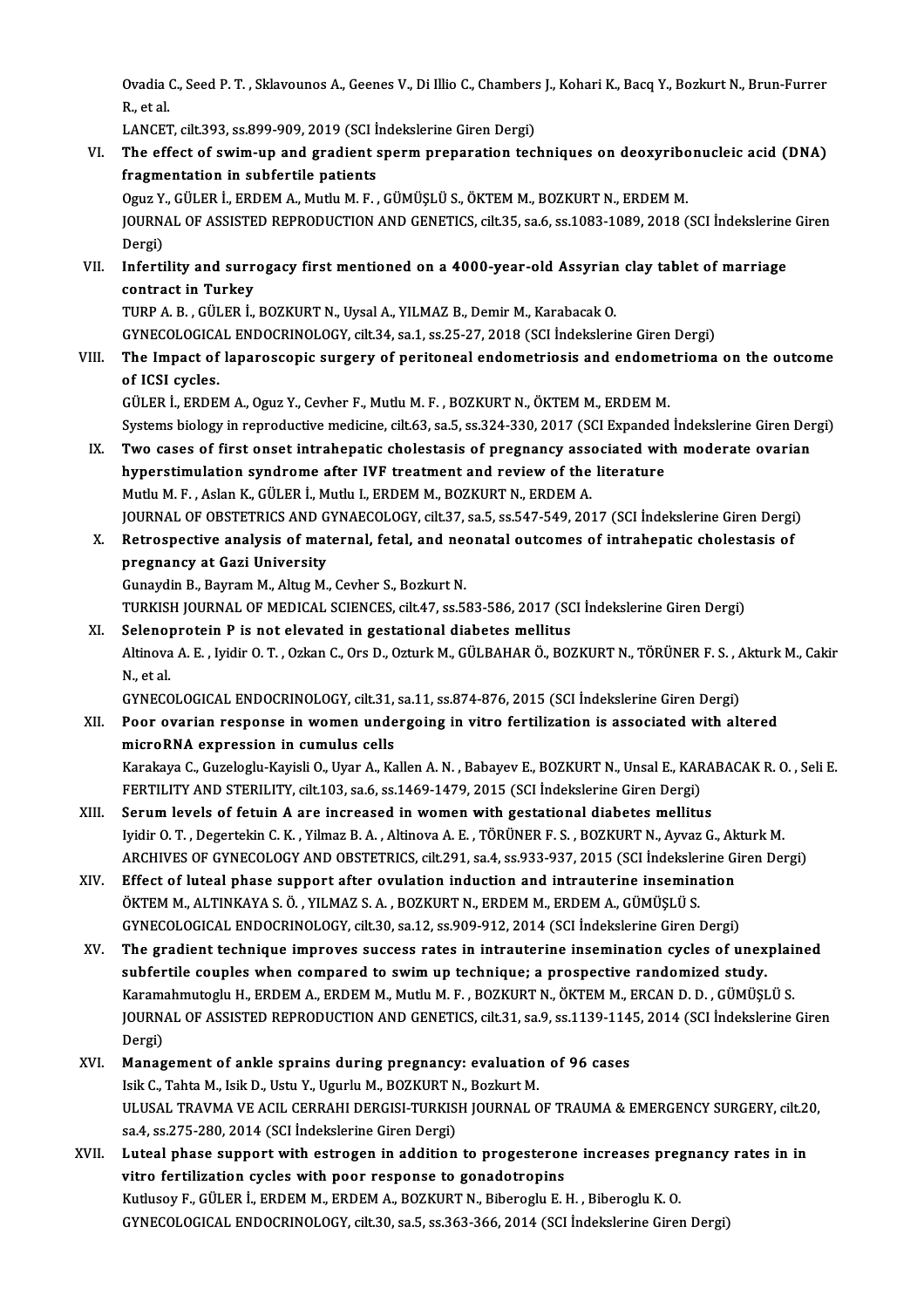| XVIII. | Molecular detection of cytomegalovirus, herpes simplex virus 2, human papillomavirus 16-18 in                 |
|--------|---------------------------------------------------------------------------------------------------------------|
|        | <b>Turkish pregnants</b>                                                                                      |
|        | Dinc B., BOZDAYI G., Biri A., KALKANCI A., Dogan B., BOZKURT N., Rota S.                                      |
|        | BRAZILIAN JOURNAL OF INFECTIOUS DISEASES, cilt.14, sa.6, ss.569-574, 2010 (SCI Indekslerine Giren Dergi)      |
| XIX.   | Is bacterial vaginosis associated with a pro-inflammatory cytokine profile in endometrial secretions          |
|        | of women undergoing IVF?                                                                                      |
|        | Boomsma C. M., Kavelaars A., BOZKURT N., Eijkemans M. J. C., Fauser B. C. J. M., Heijnen C. J., Macklon N. S. |
|        | REPRODUCTIVE BIOMEDICINE ONLINE, cilt.21, sa.1, ss.133-141, 2010 (SCI İndekslerine Giren Dergi)               |
| XX.    | The relationship of homocyteine, B12 and folic acid with the bone mineral density of the femur and            |
|        | lumbar spine in Turkish postmenopausal women                                                                  |
|        | BOZKURT N., ERDEM M., Yilmaz E., ERDEM A., Biri A., Kubatova A., Bozkurt M.                                   |
|        | ARCHIVES OF GYNECOLOGY AND OBSTETRICS, cilt.280, sa.3, ss.381-387, 2009 (SCI İndekslerine Giren Dergi)        |
| XXI.   | Vaginal evisceration after trauma unrelated to previous pelvic surgery                                        |
|        | BOZKURT N., Korucuoglu U., Bakirci Y., Yilmaz U., ŞAKRAK Ö., Guner H.                                         |
|        | ARCHIVES OF GYNECOLOGY AND OBSTETRICS, cilt.279, sa.4, ss.595-597, 2009 (SCI Indekslerine Giren Dergi)        |
| XXII.  | Postoperative pain control after cesarean section: Can diclofenac sodium be used instead of                   |
|        | meperidine?                                                                                                   |
|        | BOZKURT N., Kurdoglu M., KURDOĞLU Z., Kutlusoy F., Biberoglu K.                                               |
|        | JOURNAL OF MATERNAL-FETAL & NEONATAL MEDICINE, cilt.22, sa.12, ss.1144-1150, 2009 (SCI Indekslerine           |
|        | Giren Dergi)                                                                                                  |
| XXIII. | Untitled - In reply                                                                                           |
|        | ERDEM M., Bilgin U., BOZKURT N., ERDEM A.                                                                     |
|        | MENOPAUSE-THE JOURNAL OF THE NORTH AMERICAN MENOPAUSE SOCIETY, cilt.15, sa.2, ss.403, 2008 (SCI               |
|        | İndekslerine Giren Dergi)                                                                                     |
|        |                                                                                                               |

## Diğer Dergilerde Yayınlanan Makaleler

Iger Dergilerde Yayınlanan Makaleler<br>I. Retrospective Evaluation of Effects of Preoperative Anaemia Treatment in Gynaecological and<br>Obstatrie Surgical Patients n Bergherue Tuymanan<br>Retrospective Evaluation of<br>Obstetric Surgical Patients Retrospective Evaluation of Effects of Preoperative Anaemia Trea<br>Obstetric Surgical Patients<br>Gunaydin B., Işik G., Bağcaz S., Inan G., Bozkurt N., Özkurt Z. N. , Onan M. A.<br>TURKISH JOURNAL OF ANAESTHESIOLOGY AND REANIMATIO

Obstetric Surgical Patients<br>Gunaydin B., Işik G., Bağcaz S., Inan G., Bozkurt N., Özkurt Z. N. , Onan M. A.<br>TURKISH JOURNAL OF ANAESTHESIOLOGY AND REANIMATION, cilt.49, sa.1, ss.25-29, 2021 (ESCI İndekslerine<br>Ciron Dorgi) Gunaydin B.,<br>TURKISH JOU<br>Giren Dergi)<br>Whathar th TURKISH JOURNAL OF ANAESTHESIOLOGY AND REANIMATION, cilt.49, sa.1, ss.25-29, 2021 (ESCI<br>Giren Dergi)<br>II. Whether the Previous Abdominal Surgeries Affect the Subsequent Total Laparoscopic<br>Uvertarostamics on Nat?

Giren Dergi)<br>Whether the Previous A<br>Hysterectomies or Not?<br>ISIK C. Aldreve S. K. CEVUI Whether the Previous Abdominal Surgeries Affect the Subsequent Total Laparoscopic<br>Hysterectomies or Not?<br>IŞIK G., Akkaya S. K. , CEVHER AKDULUM M. F. , Özata B., YÜCE E., DEMİRDAĞ E., Başaran E., BOZKURT N.<br>Asian Besearch

Hysterectomies or Not?<br>IŞIK G., Akkaya S. K. , CEVHER AKDULUM M. F. , Özata B., YÜCE E., DEMİRDAĞ E., Başaran E., BOZKURT N.<br>Asian Research Journal of Gynaecology and Obstetrics, cilt.3, sa.2, ss.25-30, 2020 (Diğer Kurumla IŞIK G., Akl<br>Asian Rese<br>Dergileri)<br>Te Evelus Asian Research Journal of Gynaecology and Obstetrics, cilt.3, sa.2, ss.25-30, 2020 (Diğer Kurumların Hakemli<br>Dergileri)<br>III. To Evaluate in vitro Fertilisaton Results of Klinifelter Syndrome and Normal Karyotype Infertile

## Dergileri)<br>To Evaluate in vitro Fertilisaton R<br>with Non-Obstructive Azospermia<br>CÜMÜSLÜS, Ersan D, KARARAV E. CÜ To Evaluate in vitro Fertilisaton Results of Klinifelter Syndrome and Normal Karyotype Infertile Men<br>with Non-Obstructive Azospermia<br>GÜMÜŞLÜ S., Ercan D., KARABAY E., GÜLER İ., ERDEM A., BOZKURT N., ÖKTEM M., ERDEM M., ERG

with<br>GÜM<br>et al.<br>CAZI GÜMÜŞLÜ S., Ercan D., KARABAY E., GÜLER İ., ERDEM A., BOZKURT N., ÖKTEM M., ERDEN<br>et al.<br>GAZI MEDICAL JOURNAL, cilt.31, sa.4, ss.583-586, 2020 (ESCI İndekslerine Giren Dergi)<br>Klinafeltar Sandramlu ve Narmal Karvetinli Nan

## et al.<br>GAZI MEDICAL JOURNAL, cilt.31, sa.4, ss.583-586, 2020 (ESCI İndekslerine Giren Dergi)<br>IV. Klinefelter Sendromlu ve Normal Karyotipli Non-Obstruktif Azospermik Hastaların in vitroFertilizasyon Sonuçlarının Değerlendirilmesi Klinefelter Sendromlu ve Normal Karyotipli Non-Obstruktif Azospermik Hastaların in<br>vitroFertilizasyon Sonuçlarının Değerlendirilmesi<br>GÜMÜŞLÜ S., ERCAN D. D. , KARABAY E., GÜLER İ., ERDEM A., BOZKURT N., ÖKTEM M., ERDEM M., <mark>vitroFertili</mark><br>GÜMÜŞLÜ S.,<br>TUĞ E., et al.<br>Cari Medical. GÜMÜŞLÜ S., ERCAN D. D. , KARABAY E., GÜLER İ., ERDEM A., BOZKURT N., ÖK<br>TUĞ E., et al.<br>Gazi Medical Journal, cilt.31, sa.4, 2020 (Diğer Kurumların Hakemli Dergileri)<br>Cabalik Kamplikasıyanlarında Sanum Ginka, Bakın ve Sanü

TUĞ E., et al.<br>Gazi Medical Journal, cilt.31, sa.4, 2020 (Diğer Kurumların Hakemli Dergileri)<br>V. Gebelik Komplikasyonlarında Serum Çinko, Bakır ve Serüloplazminin Önemi<br>Durmuçeğlu H. Besseğlu Ö.T. Ser B. Beslaut N. Gelik B Gazi Medical Journal, cilt.31, sa.4, 2020 (Diğer Kurumların Hakemli Dergileri)<br>Gebelik Komplikasyonlarında Serum Çinko, Bakır ve Serüloplazminin Önem<br>Durmuşoğlu H., Paşaoğlu Ö. T. , Şen B., Bozkurt N., Çelik B., Paşaoğlu H Gebelik Komplikasyonlarında Serum Çinko, Bakır ve Serüloplazminin Önem<br>Durmuşoğlu H., Paşaoğlu Ö. T. , Şen B., Bozkurt N., Çelik B., Paşaoğlu H.<br>Fırat Tıp Dergisi, cilt.23, sa.4, ss.158-163, 2018 (Diğer Kurumların Hakemli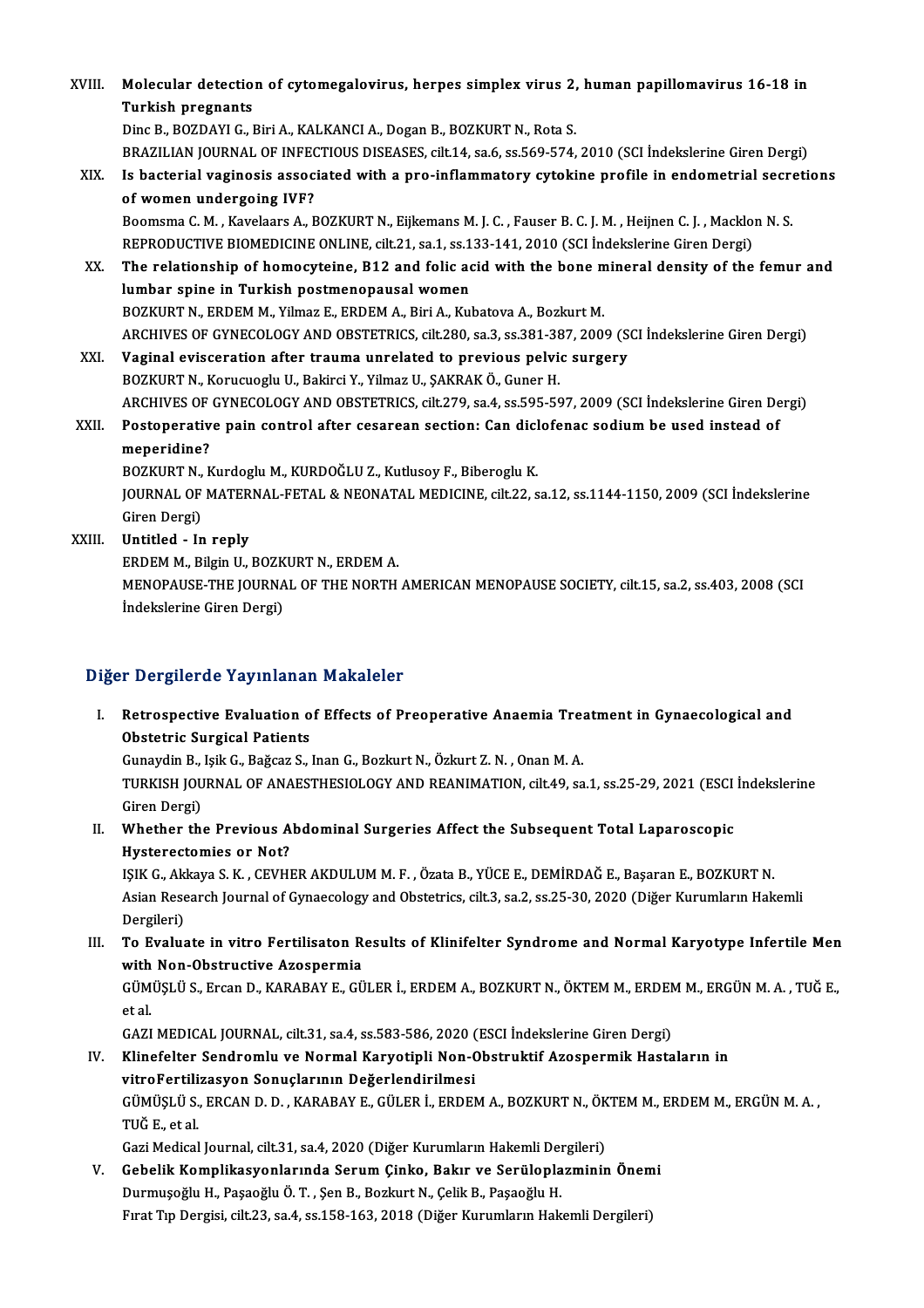VI. Laparoscopic technique of vagino sacropexy for treatment of vaginal vault prolapse and urinary Laparoscopic techi<br>urge Incontinence<br>CÜLEP İ. CÜNEP H Laparoscopic technique of vagino sacropexy for tre<br>urge Incontinence<br>GÜLER İ., GÜNER H., BOZKURT N., ONAN M.A. , İŞCAN S. C.<br>Journal of Laparoandossania & Advanced Surgical Technis

urge Incontinence<br>GÜLER İ., GÜNER H., BOZKURT N., ONAN M. A. , İŞCAN S. C.<br>Journal of Laparoendoscopic & Advanced Surgical Techniques Part B, Videoscopy, 2016 (Diğer Kurumların<br>Hakemli Dergileri) GÜLER İ., GÜNER H<br>Journal of Laparoe<br>Hakemli Dergileri)<br>Comnarison of Tl Journal of Laparoendoscopic & Advanced Surgical Techniques Part B, Videoscopy, 2016 (Diğer Kurumlar<br>Hakemli Dergileri)<br>VII. Comparison of The Effectiveness of Clomiphene Citrate versus Letrozole in Mild IVF in Poor<br>Pregnes

- Hakemli Dergileri)<br>Comparison of The Effectiveness of Clomiphene Citi<br>Prognosis Subfertile Women with Failed IVF Cycles<br>ÖVTEM M. CÜLER İ. ERDEM M. ERDEM A. ROZVURT N. V Comparison of The Effectiveness of Clomiphene Citrate versus Let<br>Prognosis Subfertile Women with Failed IVF Cycles<br>ÖKTEM M., GÜLER İ., ERDEM M., ERDEM A., BOZKURT N., KARABACAK R. O.<br>INTERNATIONAL JOURNAL OF FERTILITY & ST Prognosis Subfertile Women with Failed IVF Cycles<br>ÖKTEM M., GÜLER İ., ERDEM M., ERDEM A., BOZKURT N., KARABACAK R. O.<br>INTERNATIONAL JOURNAL OF FERTILITY & STERILITY, cilt.9, sa.3, ss.285-291, 2015 (ESCI İndekslerine Giren<br> ÖKTEM<br>INTERI<br>Dergi)<br>Vardın INTERNATIONAL JOURNAL OF FERTILITY & STERILITY, cilt.9, sa.<br>Dergi)<br>VIII. Yardımcı Üreme Teknikleri Öncesinde Endoskopinin Yeri
	- Dergi)<br>Yardımcı Üreme Teknikleri Öncesinde Enc<br>MUSTAFA BARAN C., PINAR C. T. , BOZKURT N.<br>TIOD Hamanlik Sanracı Făitim ve Cünaal Caliam Yardımcı Üreme Teknikleri Öncesinde Endoskopinin Yeri<br>MUSTAFA BARAN C., PINAR C. T. , BOZKURT N.<br>TJOD Uzmanlik Sonrası Eğitim ve Güncel Gelişmeler Dergisi, cilt.3, ss.164-171, 2015 (Diğer Kurumların Hakemli<br>Dergileri) MUSTAFA<br>TJOD Uzma<br>Dergileri)<br>Effect Per TJOD Uzmanlik Sonrası Eğitim ve Güncel Gelişmeler Dergisi, cilt.3, ss.164-171, 2015 (Diğer Kurumlar<br>Dergileri)<br>IX. Effect Pertubation on Pregnancy Rates Before Intrauterine Insemination Treatment in
- Dergileri)<br>Effect Pertubation on Pregnai<br>UnexplainedInfertile Patients<br>VU DIZ E. BOZKUPT N. EPDEM A Effect Pertubation on Pregnancy Rates E<br>UnexplainedInfertile Patients<br>YILDIZ F., BOZKURT N., ERDEM A., ERDEM M.<br>International Journal of Fertility and Sterility UnexplainedInfertile Patients<br>1980 - YILDIZ F., BOZKURT N., ERDEM A., ERDEM M.<br>1991- International Journal of Fertility and Sterility, cilt.8, sa.1, ss.77-84, 2014 (Diğer Kurumların Hakemli Dergileri)

YILDIZ F., BOZKURT N., ERDEM A., ERDEM M.<br>International Journal of Fertility and Sterility, cilt.8, sa.1, ss.77-84, 2014 (Diğer Kurumların Hakemli Dergileri)<br>X. Effect of Pertubation on Pregnancy Rates before Intrauterine International Journal of Fertility<br>Effect of Pertubation on Pre<br>with Unexplained Infertility. Effect of Pertubation on Pregnancy Rates before Intrauterine Ins<br>with Unexplained Infertility.<br>yıldız f., BOZKURT N., ERDEM A., ERDEM M., ÖKTEM M., KARABACAK R. O.<br>International journal of fortility storility, silt 8, sa 1

with Unexplained Infertility.<br>1991-yıldız f., BOZKURT N., ERDEM A., ERDEM M., ÖKTEM M., KARABACAK R. O.<br>1991-Yulitarındal journal of fertility sterility, cilt.8, sa.1, ss.77-84, 2014 (Diğer Kurumların Hakemli Dergileri)

yıldız f., BOZKURT N., ERDEM A., ERDEM M., ÖKTEM M., KARABACAK R. O.<br>International journal of fertility sterility, cilt.8, sa.1, ss.77-84, 2014 (Diğer Kurumların Hakemli Dergileri)<br>XI. Does Ovulation Induction Increase the International journal of fertility sterility, cilt.8, sa.1, ss.77-84, 2014 (Diğer Kurumları<br>Does Ovulation Induction Increase the Risk of Aneuploid Conception Com<br>Miscarriages after FSH Stimulated Cycles and Naturally Conc Does Ovulation Induction Increase the Risk of Aneuploid Conception Comparison of First Trimester<br>Miscarriages after FSH Stimulated Cycles and Naturally Conceived Cycles<br>TELLİ CELTEMEN P., ERDEM M., BOZKURT N., YİRMİBEŞ KAR Miscarriages after FSH Stimulated Cycles and Naturally Conceived Cycles<br>TELLI CELTEMEN P., ERDEM M., BOZKURT N., YIRMIBEŞ KARAOĞUZ M., ÖKTEM M.,<br>CELTEMEN M. B. . KAYHAN G. TELLİ CELTEMEN P., ERDEM M., BOZKURT N., YİRMİBEŞ KARAOĞUZ M., ÖKTEM M., ERDEM A., KARABACAK R. O. ,<br>CELTEMEN M. B. , KAYHAN G.<br>International Journal of Women's Health and Reproduction Sciences, cilt.2, sa.4, ss.225-228, 2

International Journal of Women's Health and Reproduction Sciences, cilt.2, sa.4, ss.225-228, 2014 (Diğer International Journal of Women's Health and Reproduction Sciences, cilt.2, sa.4, ss.225-228, 2014 (Diğer<br>Kurumların Hakemli Dergileri)<br>XII. Does ovulation induction increase the risk of aneuploid conception Comparison of f

Kurumların Hakemli Dergileri)<br>Does ovulation induction increase the risk of aneuploid conception Comp<br>miscarriages after FSH stimulated cycles and naturallly conceived cylcles<br>Telli C. ERDEM M. ROZKURT N. VIRMIRES KARAQČUZ Does ovulation induction increase the risk of aneuploid conception Comparison of first trimester<br>miscarriages after FSH stimulated cycles and naturallly conceived cylcles<br>Telli C., ERDEM M., BOZKURT N., YİRMİBEŞ KARAOĞUZ M

miscarriag<br>Telli C., ERD<br>KAYHAN G.<br>Internation Telli C., ERDEM M., BOZKURT N., YİRMİBEŞ KARAOĞUZ M., ÖKTEM M., ERDEM A., KARABACAK R. O. , Celt<br>KAYHAN G.<br>International Jornal of Women's Health and Reproduction Sciences, cilt.2, sa.4, ss.225-228, 2014 (Diğer<br>Kurumların

KAYHAN G.<br>International Jornal of Women's Health and Reproduction Sciences, cilt.2, sa.4, ss.225-228, 2014 (Diğer<br>Kurumların Hakemli Dergileri)

XIII. Gebelik ve Kurşun Zehirlenmesi

MUSTAFA BARAN C., PINAR C. T., BOZKURT N.

Zekai Tahir Burak Kadın Sağlığı Eğitim ve Araştırma Hastanesi Jinekoloji - Obstetrik ve Neonatoloji Tıp Dergisi, cilt.11, sa.1, 2014 (Diğer Kurumların Hakemli Dergileri) Zekai Tahir Burak Kadın Sağlığı Eğitim ve Araştırma Hastanesi Jinekoloji - Obstetrik ve Neo<br>cilt.11, sa.1, 2014 (Diğer Kurumların Hakemli Dergileri)<br>XIV. Zorunlu tek/şartlı iki embriyo transfer yönetmeliği sonrası gebelik

GÜMÜŞLÜ S., KARABACAK R. O. , BOZKURT N., ÖKTEM M., KARABAY E., KARAKAYA C., ERCAN D. D. , ERDEM A.,<br>ERDEM M. <mark>Zorunlu t</mark><br>GÜMÜŞLÜ<br>ERDEM M.<br>Türk linek GÜMÜŞLÜ S., KARABACAK R. O. , BOZKURT N., ÖKTEM M., KARABAY E., KARAKAYA C., ERCAN D. D. , ERDEM A.,<br>ERDEM M.<br>Türk Jinekoloji ve Obstetrik Derneği Dergisi, cilt.10, sa.2, ss.97-102, 2013 (Diğer Kurumların Hakemli Dergileri

- ERDEM M.<br>Türk Jinekoloji ve Obstetrik Derneği Dergisi, cilt.10, sa.2, ss.97-102, 2013 (Diğer Kurumların .<br>XV. Pregnancy Rates After Compulsatory One and Conditional Two Embriyo Transfer<br>Cümüst ü.s. KARARACAK R.O., BOZKURT Türk Jinekoloji ve Obstetrik Derneği Dergisi, cilt.10, sa.2, ss.97-102, 2013 (Diğer Kurumların Hakemli De<br>Pregnancy Rates After Compulsatory One and Conditional Two Embriyo Transfer<br>GÜMÜŞLÜ S., KARABACAK R. O. , BOZKURT N. XV. Pregnancy Rates After Compulsatory One and Conditional Two Embriyo Transfer<br>GÜMÜŞLÜ S., KARABACAK R. O. , BOZKURT N., ÖKTEM M., Karabay E., KARAKAYA C., Ercan D., ERDEM A.<br>Journal of Turkish Society of Obstetric and Gy GÜMÜSLÜ S., KARABACAK R. O., BOZKURT N., ÖKTEM M., Karabay E., KARAKAYA C., Ercan D., ERDEM A.
- XVI. Spinal anesthesia for cesarean section in two parturients with placenta previa and abruptio placenta Dergileri)<br>Spinal anesthesia for cesarean section in two parturients with placenta previa an<br>Plasenta previa ve ablasyo plasenta olan iki gebede sezaryen için spinal anestezi<br>Pes Ö. Günavdin B. BOZKUPT N. COSKUN D. Davanin Spinal anesthesia for cesarean section in two part<br>Plasenta previa ve ablasyo plasenta olan iki gebed<br>Daş Ö., Günaydin B., BOZKURT N., COŞKUN D., Dayanir H.<br>Anesteri Dergisi silt 20.53 4.53 244.2042 (Dižer Ku Plasenta previa ve ablasyo plasenta olan iki gebede sezaryen için spinal an<br>Daş Ö., Günaydin B., BOZKURT N., COŞKUN D., Dayanir H.<br>Anestezi Dergisi, cilt.20, sa.4, ss.241-244, 2012 (Diğer Kurumların Hakemli Dergileri)<br>Anes Daş Ö., Günaydin B., BOZKURT N., COŞKUN D., Dayanir H.<br>Anestezi Dergisi, cilt.20, sa.4, ss.241-244, 2012 (Diğer Kurumların Hakemli Dergileri)<br>XVII. Anesthesia for cesarean delivery in a parturient with systemic lupus e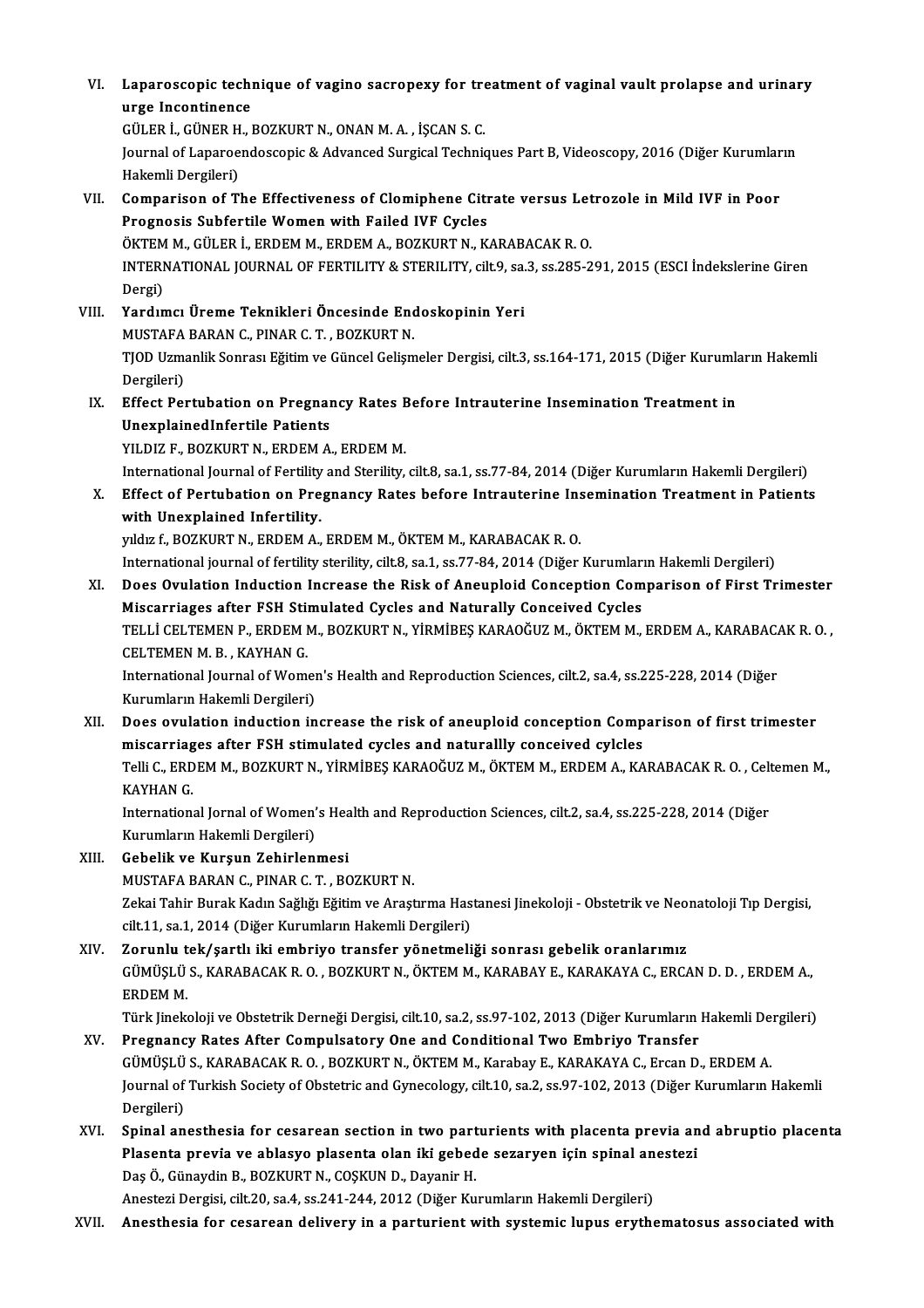|         | grade IV nephropathy Sistemik lupus eritematozus hastaliğina bağli dördüncü dereceden nefropatisi<br>olan bir gebede sezaryen anestezisi yönetimi |
|---------|---------------------------------------------------------------------------------------------------------------------------------------------------|
|         | Taş A., Günaydin B., BOZKURT N., Dayanir H., COŞKUN D.                                                                                            |
|         | Anestezi Dergisi, cilt.20, sa.4, ss.233-236, 2012 (Diğer Kurumların Hakemli Dergileri)                                                            |
| XVIII.  | Plasenta Previa ve Ablasyo Plasenta Olan İki Gebede Sezaryen İçin Spinal Anestezi                                                                 |
|         | DAŞ Ö., GÜNAYDIN D. B., BOZKURT N., COŞKUN D., DAYANIR H.                                                                                         |
|         | Anestezi dergisi, cilt.20, sa.4, ss.241-244, 2012 (Diğer Kurumların Hakemli Dergileri)                                                            |
| XIX.    | Sistemik Lupus Eritamatozus Hastalığına Bağlı Dördüncü Dereceden Nefropatisi Olan Bir Gebede                                                      |
|         | Sezeryan Anestezisi Yöntemi                                                                                                                       |
|         | MUSTAFA BARAN C., PINAR C. T., BOZKURT N.                                                                                                         |
|         | Anestezi Dergisi, cilt.20, sa.4, ss.241-244, 2012 (Diğer Kurumların Hakemli Dergileri)                                                            |
| XX      | Plasenta Previa Ve Ablasyo Plasenta Olan İki Gebede Sezeryan İçin Spinal Anestezi                                                                 |
|         | MUSTAFA BARAN C., PINAR C. T., BOZKURT N.                                                                                                         |
|         | Anestezi Dergisi, cilt.20, sa.4, ss.241-244, 2012 (Diğer Kurumların Hakemli Dergileri)                                                            |
| XXI.    | Prenatal Tanı Alan Fetal İntrakranial Tümör                                                                                                       |
|         | MUSTAFA BARAN C., PINAR C. T., BOZKURT N.                                                                                                         |
|         | Perinatoloji Dergisi, cilt.16, sa.1, ss.36-39, 2008 (Diğer Kurumların Hakemli Dergileri)                                                          |
| XXII.   | Seperation of the symphysis pubis in a spontaneous vaginal labour                                                                                 |
|         | YILDIZ F., BOZKURT N.                                                                                                                             |
|         | Injury Extra, sa.30, ss.59-61, 2008 (Diğer Kurumların Hakemli Dergileri)                                                                          |
| XXIII.  | Türk kadınlarında menstrüel kanamanın değerlendirilmesinde piktorial kartın kullanılması                                                          |
|         | MUSTAFA BARAN C., PINAR C. T., BOZKURT N.                                                                                                         |
|         | Journal of theTurkish German Gynecological Association, cilt.9, sa.1, ss.35-37, 2008 (Diğer Kurumların Hakemli                                    |
|         | Dergileri)                                                                                                                                        |
| XXIV    | <b>İNFERTL HASTALARDA ENDOSERVKAL CHLAMYDA PCR SONUÇLARI</b>                                                                                      |
|         | yılmaz e., ERDEM A., Biri A., BOZDAYI G., BİNGÖL GÜNENÇ B., Doğan B., BOZKURT N.                                                                  |
|         | Türk Jinekoloji ve Obstetrik Derneği Dergisi, 2008 (Diğer Kurumların Hakemli Dergileri)                                                           |
| XXV.    | İnfertil hastalarda endoservikal chlamydia sonuçları                                                                                              |
|         | MUSTAFA BARAN C., PINAR C. T., BOZKURT N.                                                                                                         |
|         | ürk Jinekoloji ve Obstet Derneği Dergisi, cilt.5, sa.1, ss.51-56, 2008 (Diğer Kurumların Hakemli Dergileri)                                       |
| XXVI.   | İntrastoplazmik Sperm Enjeksiyonu ve Embryo Transferini Takiben Luteal Destek için Crinone ve 17                                                  |
|         | Hidroksiprogesteron Kaproatın Karşılaştırılması                                                                                                   |
|         | MUSTAFA BARAN C., PINAR C. T., BOZKURT N.                                                                                                         |
|         | Türk Jinekoloji ve Obstetrik Derneği Dergisi, cilt.4, sa.2, ss.114-120, 2007 (Diğer Kurumların Hakemli Dergileri)                                 |
| XXVII.  | İnsülin Hassaslaştırıcılarının ve Aromataz İnhibitörlerinin Yardımcı Üreme Tekniklerinde                                                          |
|         | Kullanılması                                                                                                                                      |
|         | MUSTAFA BARAN C., PINAR C. T., BOZKURT N.                                                                                                         |
|         | Türkiye Klinikleri J Med Sci, cilt.13, ss.19-24, 2007 (Diğer Kurumların Hakemli Dergileri)                                                        |
| XXVIII. | Gebelikte Tanı Alan Yetişkin Tip Stil Hastalığı                                                                                                   |
|         | MUSTAFA BARAN C., PINAR C. T., BOZKURT N.                                                                                                         |
|         | Türkiye Klinikleri J Obstet Gynecol, cilt.14, ss.476-480, 2007 (Diğer Kurumların Hakemli Dergileri)                                               |
| XXIX.   | Kadınların AcilKontrasepsiyon Konusunda Bilgi ve Tutumları                                                                                        |
|         | MUSTAFA BARAN C., PINAR C. T., BOZKURT N.                                                                                                         |
|         | Türk Jinekoloji ve Obstetrik DerneğiDergisi, cilt.4, sa.3, ss.195-198, 2007 (Diğer Kurumların Hakemli Dergileri)                                  |
| XXX.    | Aplastik Anemi ve Gebelik Olgu Sunumu                                                                                                             |
|         | MUSTAFA BARAN C., PINAR C. T., BOZKURT N.                                                                                                         |
|         | Perinatoloji Dergisi, cilt.15, sa.1, ss.35-38, 2007 (Diğer Kurumların Hakemli Dergileri)                                                          |
| XXXI.   | MPV values of patients with gestational hypertension and preeclampsia                                                                             |
|         | MUSTAFA BARAN C., PINAR C. T., BOZKURT N.                                                                                                         |
|         | Türk Fertilite dergisi, cilt.3, 2006 (Diğer Kurumların Hakemli Dergileri)                                                                         |
| XXXII.  | Düşük ve yüksek riskli gebeliklerde plasenta özellikleri                                                                                          |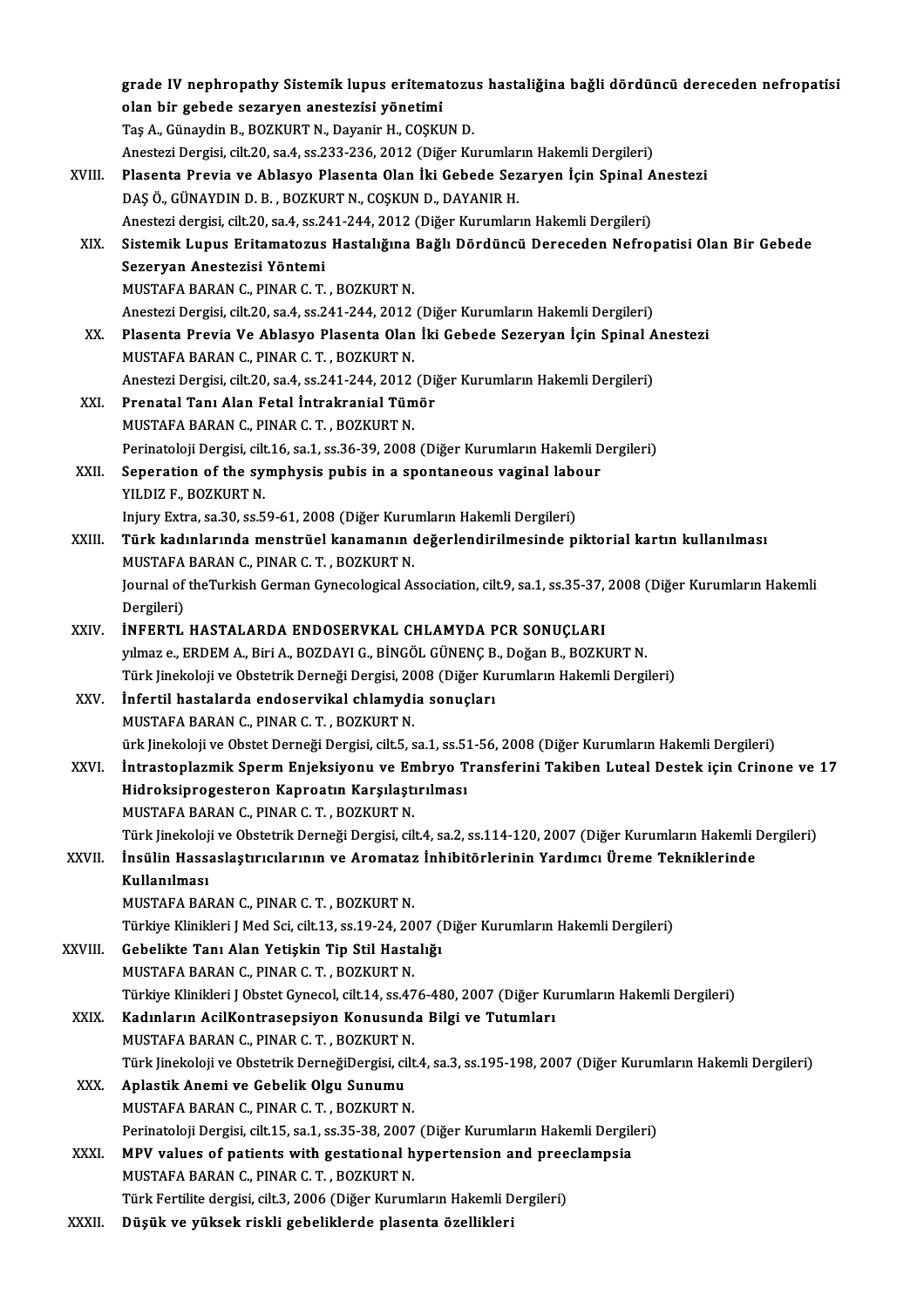|              | MUSTAFA BARAN C., PINAR C. T., BOZKURT N.                                                                              |
|--------------|------------------------------------------------------------------------------------------------------------------------|
|              | Türk Fertilite dergisi, cilt.3, 2006 (Diğer Kurumların Hakemli Dergileri)                                              |
| XXXIII.      | Uterin myomların hematolojik parametreler üzerine olan etkisinin incelenmesi                                           |
|              | MUSTAFA BARAN C., PINAR C. T., BOZKURT N.                                                                              |
|              | Türk Fertilite dergisi, cilt.3, 2006 (Diğer Kurumların Hakemli Dergileri)                                              |
| XXXIV.       | Ovarian torsion in the late second trimester of a twin pregnancy in polycystic patient detorsion via                   |
|              | paramedian incision                                                                                                    |
|              | MUSTAFA BARAN C., PINAR C. T., BOZKURT N.                                                                              |
|              | The Anatolian Journal of Clinical Investigation, 2006 (Diğer Kurumların Hakemli Dergileri)                             |
| <b>XXXV</b>  | Gebe kadınların doğum kontrol yöntemleri cinsel organlar ve cinsel yolla bulaşan hastalıklar                           |
|              | hakkındaki bilgileri                                                                                                   |
|              | MUSTAFA BARAN C., PINAR C. T., BOZKURT N.                                                                              |
|              | TJOD Uzmanlik Sonrası Eğitim ve Güncel Gelişmeler Dergisi, cilt.2, ss.32-34, 2006 (Diğer Kurumların Hakemli            |
|              | Dergileri)                                                                                                             |
| <b>XXXVI</b> | The mean platelet volume in subjects with intrauterine growth retardation<br>MUSTAFA BARAN C., PINAR C. T., BOZKURT N. |
|              | Türk Fertilite dergisi, cilt.3, 2006 (Diğer Kurumların Hakemli Dergileri)                                              |
| XXXVII.      | Gazi Üniversitesi Tıp Fakültesi Hastanesine Başvuran Kadınlarda Doğum Konrtrol Yöntemi Kullanımı                       |
|              | MUSTAFA BARAN C., PINAR C. T., BOZKURT N.                                                                              |
|              | Türk Fertilite Dergisi, cilt.13, sa.2, ss.165-169, 2005 (Diğer Kurumların Hakemli Dergileri)                           |
| XXXVIII.     | A case of severe pemphigoid gestationis with central nervous system pahology in the newborn and                        |
|              | review of the literature                                                                                               |
|              | MUSTAFA BARAN C., PINAR C. T., BOZKURT N.                                                                              |
|              | TJOD Uzmanlik Sonrası Eğitim ve Güncel Gelişmeler Dergisi, cilt.3, ss.249-253, 2005 (Diğer Kurumların Hakemli          |
|              | Dergileri)                                                                                                             |
| <b>XXXIX</b> | Total Laparoskopik Histerektomi ile Eş Zamanlı Yapılan Laparoskopik BURCH Operasyonunun                                |
|              | Sonuçlarının Değerlendirilmesi                                                                                         |
|              | MUSTAFA BARAN C., PINAR C. T., BOZKURT N.                                                                              |
|              | TJOD Uzmanlik Sonrası Eğitim ve Güncel Gelişmeler Dergisi, cilt.2, sa.11, ss.115, 2005 (Diğer Kurumların Hakemli       |
|              | Dergileri)                                                                                                             |
| XL.          | ICSI Sonrası Turner Sendromu Olgu Sunumu                                                                               |
|              | MUSTAFA BARAN C., PINAR C. T., BOZKURT N.                                                                              |
|              | TJOD Uzmanlik Sonrası Eğitim ve Güncel Gelişmeler Dergisi, 2005 (Diğer Kurumların Hakemli Dergileri)                   |
| XLI.         | insert kullanılarak yapılan histeroskopik sterilizasyon olgu sunumu                                                    |
|              | MUSTAFA BARAN C., PINAR C. T., BOZKURT N.                                                                              |
|              | TJOD Uzmanlik Sonrası Eğitim ve Güncel Gelişmeler Dergisi, cilt.3, ss.236-238, 2005 (Diğer Kurumların Hakemli          |
|              | Dergileri)                                                                                                             |
| XLII.        | Preterm eyleme güncel yaklaşım                                                                                         |
|              | MUSTAFA BARAN C., PINAR C. T., BOZKURT N.                                                                              |
|              | Türkiye Klinikleri Jinekoloji ve Obstetrik Dergisi, cilt.14, ss.3, 2004 (Diğer Kurumların Hakemli Dergileri)           |
| XLIII.       | Gebelikte Egzersiz                                                                                                     |
|              | MUSTAFA BARAN C., PINAR C. T., BOZKURT N.                                                                              |
|              | Demet Sağlık, cilt.2, ss.69-74, 2003 (Diğer Kurumların Hakemli Dergileri)                                              |
| XLIV.        | <b>Premenstruel Sendrom</b>                                                                                            |
|              | MUSTAFA BARAN C., PINAR C. T., BOZKURT N.                                                                              |
|              | Demet Sağlık, cilt.1, ss.40-43, 2003 (Diğer Kurumların Hakemli Dergileri)                                              |
| XLV.         | Three cases of urinary tract endometriosis with different clinical findings                                            |
|              | DEREN Ö., BOZKURT N.                                                                                                   |
|              | Journal of Gynecol Surg, sa.16, ss.149-153, 2000 (Diğer Kurumların Hakemli Dergileri)                                  |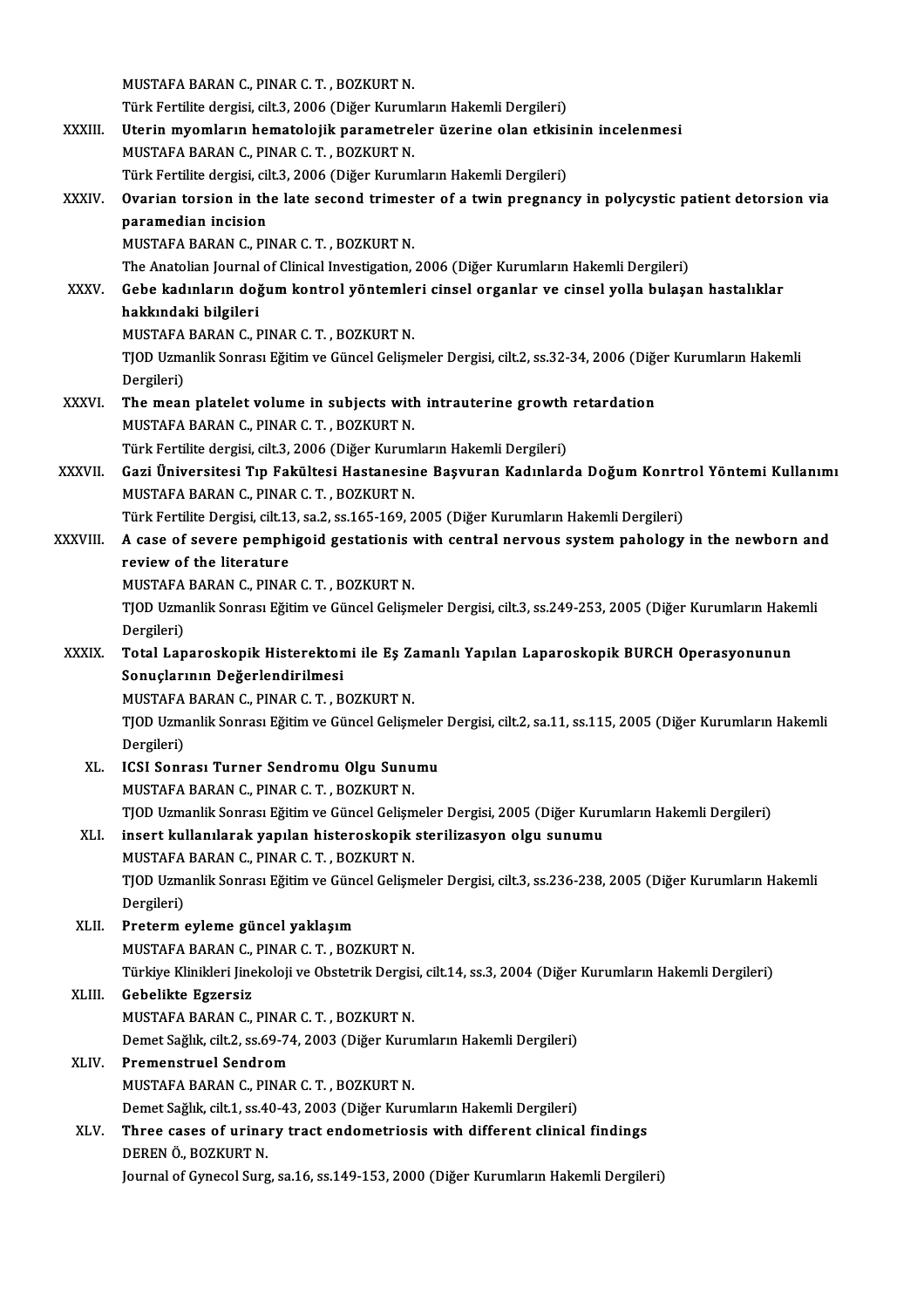## Kitap & Kitap Bölümleri

#### I. Ovaryan Hiperstimülasyon Sendromu

p & IIIdip Boldinioli<br>Ovaryan Hiperstimülasyon Sendromu<br>Akarsubaşı İ., AKDOĞAN A., Ertürk Aksakal S., ALTINKAYA S. Ö. , ARAS TOSUN D., AYDOS K., Bahçe M., BAŞTU E., Ovaryan Hiperstimülasyon :<br>Akarsubaşı İ., AKDOĞAN A., Ert<br>Berkil H., Berkkanoğlu M., et al.<br>ÜPEME ENDOKRİNOLOUSİ TEK Akarsubaşı İ., AKDOĞAN A., Ertürk Aksakal S., ALTINKAYA S. Ö. , ARAS TOSUN D., AYDOS K., Bahçe M., BAŞTU E.,<br>Berkil H., Berkkanoğlu M., et al.<br>ÜREME ENDOKRİNOLOJİSİ TEKNİKLERİ VE CERRAHİSİ, Prof.Dr. Recai PAPUÇCU, Prof.Dr.

Berkil H., Berkkanoğlu M., et al.<br>ÜREME ENDOKRİNOLOJİSİ TEKNİKLERİ VE CERRAHİSİ, Prof.Dr. Recai PAPUÇCU, Prof.Dr. Cem FIÇICIOĞLU, Prof.Dr.<br>Bülent BAYSAL, Editör, No-bel Matbaacılık San. Tic. Ltd. Şti., ss.187-192, 2017

## Hakemli Kongre / Sempozyum Bildiri Kitaplarında Yer Alan Yayınlar

akemli Kongre / Sempozyum Bildiri Kitaplarında Yer Alan Yayınlar<br>I. Polikistik Over Sendromu olan kadınlarda bel/boy oranı ile insülin direnci ve depresyon arasındakş<br>İlişkinin dağarlandirilmesi ilistik Over Sendromu<br>Polikistik Over Sendromu<br>ilişkinin değerlendirilmesi<br>CELİK E. AKBULLIT G. BOZKU Polikistik Over Sendromu olan l<br>ilişkinin değerlendirilmesi<br>ÇELİK E., AKBULUT G., BOZKURT N.<br>2. Uluslararası Sağlıklı Boslanma Ko ilişkinin değerlendirilmesi<br>ÇELİK E., AKBULUT G., BOZKURT N.<br>2. Uluslararası Sağlıklı Beslenme Kongresi, 10 - 12 Ekim 2019

ÇELİK E., AKBULUT G., BOZKURT N.<br>2. Uluslararası Sağlıklı Beslenme Kongresi, 10 - 12 Ekim 2019<br>II. Polikistik Over Sendromu olan kadınlarda Omega-3 ve Omega-6 yağ asitleri alımlarının depresyonla<br>İliskisinin değerlendi 2. Uluslararası Sağlıklı Beslenme<br>Polikistik Over Sendromu ol<br>ilişkisinin değerlendirilmesi<br>CELİK E. AKRULUTC BOZKUP ilişkisinin değerlendirilmesi<br>ÇELİK E., AKBULUT G., BOZKURT N.

2. Uluslararası Sağlıklı Beslenme Kongresi, 10 - 12 Ekim 2019

- III. IVF results of klinifelter syndrome and normal karyotype non-obstructive azospermic patient GÜMÜŞLÜS.,KARABACAKR.O. ,ERCAND.D. ,KARABAYE.,GÜLERİ.,ERDEMA.,BOZKURTN.,ÖKTEMM. IVF results of klinifelter syndrome and normal kanglikongresi, 20 - 22 Eylül 2019<br>5. klinik embriyolojiderneği kongresi, 20 - 22 Eylül 2019<br>5. klinik embriyolojiderneği kongresi, 20 - 22 Eylül 2019
- IV. Laparoscopy Assisted Transvers Vaginal Septum Dissection and Uterovaginal Anastomosis: A Case<br>Report 5. klinik<br>Laparo<br>Report<br>CEVUEP

CEVHER AKDULUM M.F., GÜLER İ., IŞIK G., Hansu K., BOZKURT N. Report<br>CEVHER AKDULUM M. F. , GÜLER İ., IŞIK G., Hansu K., BOZKURT N.<br>6th MIDDLE EAST CONGRESS OF GYNECOLOGICAL ENDOSCOPY, 13 - 17 Mart 2019<br>Abortion and pregnangy autreme in andemetriesis.

- V. Abortion and pregnancy outcome in endometriosis 6th MIDDLE EAST CONGRESS OF GYNECOLOGICAL ENDOSCOPY, 13 - 17 Mart<br>Abortion and pregnancy outcome in endometriosis<br>TOKDEMİR ÇALIŞ P., IŞIK G., DUYGULU D., BOZKURT N., KARÇAALTINCABA D.<br>YU Turk Alman linekeleji Kongresi Türk TOKDEMİR ÇALIŞ P., IŞIK G., DUYGULU D., BOZKURT N., KARÇAALTINCABA D.<br>XII Turk Alman Jinekoloji Kongresi, Türkiye, 27 - 30 Nisan 2018 TOKDEMİR ÇALIŞ P., IŞIK G., DUYC<br>XII Turk Alman Jinekoloji Kongres<br>VI. Laparocsopic Pelvic Anatomy<br>POZKUPT N
- XII Turk Alm<br><mark>Laparocsop</mark><br>BOZKURT N.<br>ESCE 26th Al BOZKURT N.<br>ESGE 26th Annual Congress, 18 - 21 Ekim 2017
- BOZKURT N.<br>ESGE 26th Annual Congress, 18 21 Ekim 2017<br>VII. Endometiroma Removal: Surgical TECHNİQUES AND İTS İMPACT ON OVARİAN RESERVE<br>POZKURT N ESGE 26th Al<br>**Endometiro**<br>BOZKURT N.<br>19th World ( Endometiroma Removal: Surgical TECHNI<br>19th World Congress on IVF, 4 - 08 Ekim 2017<br>Previews attendance to cadavorie diseasti

## BOZKURT N.<br>19th World Congress on IVF, 4 - 08 Ekim 2017<br>VIII. Previous attendance to cadaveric dissection course significantly improves tailored surgical learning<br>Selevit Altieve S.K., Avear E. AVHAN A. POZKUPT N 19th World Congress on IVF, 4 - 08 Ekim 2017<br>Previous attendance to cadaveric dissection cour<br>Selçuk İ., Akkaya S. K. , Avşar F., AYHAN A., BOZKURT N.<br>Joint Mesting of The Pritish European Association of Cli Previous attendance to cadaveric dissection course significantly improves tailored surgical lear<br>Selçuk İ., Akkaya S. K. , Avşar F., AYHAN A., BOZKURT N.<br>Joint Meeting of The British European Association of Clinical Anatom

Selçuk İ., Akkaya S. K. , Avşar F., AYHAN A., BOZKURT N.<br>Joint Meeting of The British European Association of Clinical Anatomist Summer Scientific Meeting 2017, 05 Temmuz 2017

- IX. Laparoskopik Pelvik Anatomi, TJOD Laparoskopik Pelvik Anatomi, TJOD<br>BOZKURT N.<br>25. Avrupa Jinekoloji ve Obstetrik Kongresi, 17 - 21 Mayıs 2017<br>The live binth nate is net lewen in nationte with endemet
- BOZKURT N.<br>25. Avrupa Jinekoloji ve Obstetrik Kongresi, 17 21 Mayıs 2017<br>X. The live birth rate is not lower in patients with endometrioma without previous surgery than in<br>controls undergoing IVF 25. Avrupa Jinekoloji ve Obs<br>The live birth rate is not<br>controls undergoing IVF<br>ÖVTEM M. POZVURT N. ÖZR The live birth rate is not lower in patients with endometrioma with<br>controls undergoing IVF<br>ÖKTEM M., BOZKURT N., Özalp Öktem E., CANAN S., GÜMÜŞLÜ S., ERDEM M.<br>WCE 2017-17 - 20 Mayıs 2017 controls undergoing IVF<br>ÖKTEM M., BOZKURT N., Özalp (<br>WCE 2017, 17 - 20 Mayıs 2017<br>Cosmatis eutermes for Bobe

ÖKTEM M., BOZKURT N., Özalp Öktem E., CANAN S., GÜMÜŞLÜ S., ERDEM M.<br>WCE 2017, 17 - 20 Mayıs 2017<br>XI. Cosmetic outcomes for Robotic Single Port and Multiport Surgery<br>POZKUPT N WCE 2017, 17 - 20 Mayıs 2017<br>XI. Cosmetic outcomes for Robotic Single Port and Multiport Surgery<br>BOZKURT N. Cosmetic outcomes for Robotic Single Port and Multiport Surgery<br>BOZKURT N.<br>5th SEERSS 1st GynOncoMIS and Robotic Surgery Congress, 15 - 17 Aralık 2016<br>İsthmasal infati lita nadabi midir

BOZKURT N.<br>5th SEERSS 1st GynOncoMIS and Rob<br>XII. İsthmosel infeti lite nedebi midir<br>POZKURT N 5th SEERSS :<br><mark>İsthmosel i</mark><br>BOZKURT N.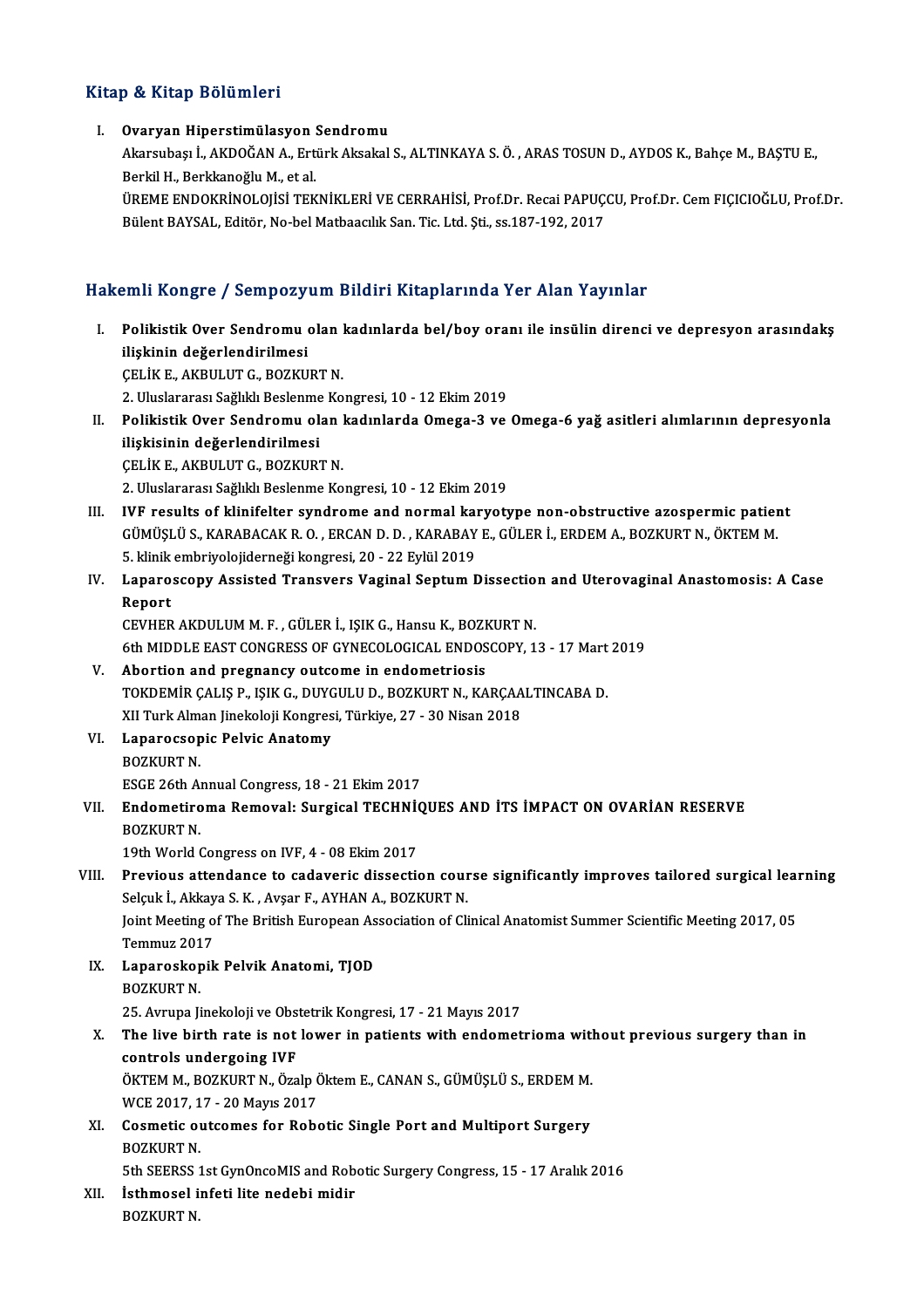TSRM2016,11 -20Kasım2016

- TSRM 2016, 11 20 Kasım 2016<br>XIII. Laparoskopik Histerektomi Zor Vakalar<br>ROZKUPT N TSRM 2016,<br>Laparoskop<br>BOZKURT N.<br>TIOD 14, KO! Laparoskopik Histerektomi Zor <mark>\</mark><br>BOZKURT N.<br>TJOD 14. KONGRE, 5 - 09 Ekim 2016<br>Laparoskopik Bolvik Anstomi BOZKURT N.<br>TJOD 14. KONGRE, 5 - 09 Ekim 20<br>XIV. Laparoskopik Pelvik Anatomi<br>POZKUPT N
- TJOD 14. KOM<br>Laparoskop<br>BOZKURT N.<br>TIOD 14. Kor BOZKURT N.<br>TJOD 14. Kongre, 5 Ocak - 05 Ekim 2016
- BOZKURT N.<br>TJOD 14. Kongre, 5 Ocak 05 Ekim 2016<br>XV. Succesful Manangement of Oocyte Pick up Procedure in Patient With Factor VII Deficiency<br>ROZKURT N. ISIK C. Xuce E. Homidova A. CÜLER İ. KARARACAK R. O. TJOD 14. Kongre, 5 Ocak - 05 Ekim 2016<br>Succesful Manangement of Oocyte Pick up Procedure in Patien<br>BOZKURT N., IŞIK G., Yuce E., Hemidova A., GÜLER İ., KARABACAK R. O.<br>MSPM 21 Nisan 2016 BOZKURT N., IŞIK G., Yuce E., Hemidova A., GÜLER İ., KARABACAK R. O.<br>MSRM, 21 Nisan 2016 BOZKURT N., IŞIK G., Yuce E., Hemidova A., GÜLER İ., KARABACAK R. O.<br>MSRM, 21 Nisan 2016<br>XVI. Succesful management of oocyte pick up procedure in patient with Factor VII deficiency<br>ROZKURT N. ISIK G. VÜCE E. HEMIDOVA A. GÜ
- MSRM, 21 Nisan 2016<br>Succesful management of oocyte pick up procedure in patient w<br>BOZKURT N., IŞIK G., YÜCE E., HEMİDOVA A., GÜLER İ., KARABACAK R. O.<br>YIV. Annual Meeting of the Mediterranean Society For Bonreductive Med Succesful management of oocyte pick up procedure in patient with Factor VII deficiency<br>BOZKURT N., IŞIK G., YÜCE E., HEMİDOVA A., GÜLER İ., KARABACAK R. O.<br>XIV. Annual Meeting of the Mediterranean Society For Reproductive BOZKURT N.<br>XIV. Annual<br>Nisan 2016<br>A program
- Nisan 2016<br>XVII. A pregnancy after rescue intra uterine insemination in patient wiyh no oocyte retrieved Nisan 2016<br>A pregnancy after rescue intra uterine insemination in patient w<br>BOZKURT N., YUCE E., IŞIK G., Aslan Yıldırım E., Kurdoglu M., GÜMÜŞLÜ S.<br>MSPM 21 Nisan 2016 A pregnancy after re<br>BOZKURT N., YUCE E., I<br>MSRM, 21 Nisan 2016<br>The comporison of I BOZKURT N., YUCE E., IŞIK G., Aslan Yıldırım E., Kurdoglu M., GÜMÜŞLÜ S.<br>MSRM, 21 Nisan 2016<br>XVIII. The comparison of ICSI ET outcomes in surgically treated minimal endometriosis endometrioma and<br>tubel factor without u
- MSRM, 21 Nisan 2016<br>The comparison of ICSI ET outcomes in surgica<br>tubal factor without underlying endometriosis<br>C<sup>iu en i.</sup> EPDEM A. EPDEM M. POZKUPT N. ÖKTEM The comparison of ICSI ET outcomes in surgically treated minimal endometriosis<br>tubal factor without underlying endometriosis<br>GÜLER İ., ERDEM A., ERDEM M., BOZKURT N., ÖKTEM M., MUTLU M. F. , OĞUZ Y., CEVHER F.<br>ASPM 2015 An tubal factor without underlying endometriosis<br>GÜLER İ., ERDEM A., ERDEM M., BOZKURT N., ÖKTEM M., MUTLU M. F. , OĞUZ Y., CEVHER F. ASRM 2015 Annual Meeting, 17 - 21 Ekim 2015
- XIX. The relationship between initial hCG levels and development of preeclampsia in pregnancies The relationship between initial hCG levels and development of pr<br>following in vitro fertilization<br>ERDEM M., NAJAFALİYEVA A., GÜLER İ., ERDEM A., BOZKURT N., ÖKTEM M.<br>ASPM 2015 Annual Meeting 17 - 21 Ekim 2015 following in vitro fertilization<br>ERDEM M., NAJAFALIYEVA A., GÜLER İ., ERDEM<br>ASRM 2015 Annual Meeting, 17 - 21 Ekim 2015<br>Imnast of slinisal harmanal and histanathe ERDEM M., NAJAFALİYEVA A., GÜLER İ., ERDEM A., BOZKURT N., ÖKTEM M.<br>ASRM 2015 Annual Meeting, 17 - 21 Ekim 2015<br>XX. Impact of clinical hormonal and histopathological findings on sperm retrieval and pregnancy rates<br>in azaos
- ASRM 2015 Annual Meeting, 17 21 Ekim 2015<br>Impact of clinical hormonal and histopathological findings on<br>in azaospermic patients<br>GÜLER İ., ERDEM M., ERDEM A., Demirdağ E., BOZKURT N., ÖKTEM M. Impact of clinical hormonal and histopathological findings on<br>in azaospermic patients<br>GÜLER İ., ERDEM M., ERDEM A., Demirdağ E., BOZKURT N., ÖKTEM M.<br>21th Annual Meeting of ESUPE 14, 17 Heginan 2015

in azaospermic patients<br>GÜLER İ., ERDEM M., ERDEM A., Demirdağ E., BOZKUR<br>31th Annual Meeting of ESHRE, 14 - 17 Haziran 2015<br>Impact of elinical bermanal and bistanatbelegis

XXI. Impact of clinical hormonal and histopathological ndings on spermretrieval and pregnancy rates in 31th Annual Meeting of I<br>Impact of clinical hori<br>azoospermic patients<br>CÜLER LEPDEM M\_ERI azoospermic patients<br>GÜLER İ., ERDEM M., ERDEM A., DEMİRDAĞ E., BOZKURT N., ÖKTEM M.<br>31th Annual Meeting of ESHRE (ESHRE 2015), 14 - 17 Haziran 2015, cilt.30, ss.1-501<br>messe 2015 Pobotis bystenestemy oral presentation

GÜLERİ.,ERDEMM.,ERDEMA.,DEMİRDAĞE.,BOZKURTN.,ÖKTEMM.

## GÜLER İ., ERDEM M., ERDEM A., DEMİRDAĞ E., BOZKURT N.,<br>31th Annual Meeting of ESHRE (ESHRE 2015), 14 - 17 Hazir<br>XXII. mesge 2015 Robotic hysterectomy oral presantation<br>BOZKUPT N 31th Annual<br>mesge 2015<br>BOZKURT N. 30 XXII. mesge 2015 Robotic hysterectomy oral presantation<br>BOZKURT N.<br>3rd Annual MESGE Congress in Conjunction with 6th Congress Of TSGE Scientific Program, 8 - 11 Nisan 2015

BOZKURT N.<br>3rd Annual MESGE Congress in Conjunction with 6th Congress Of TSGE Scientific Program, 8 - 11 Nisan 2<br>XXIII. Missed Abortus Vakalarında Serum Çinko, Bakır ve Seruloplazmin Değerlerinin İncelenmesi DURMUŞOĞLU H., PAŞAOĞLU H., ŞEN B., BOZKURT N., ÇELİK B. Missed Abortus Vakalarında Serum Çinko, Bakır ve Seruloplazmin Değ<br>DURMUŞOĞLU H., PAŞAOĞLU H., ŞEN B., BOZKURT N., ÇELİK B.<br>Uluslararası Katılımlı Kongre Lab EXPO 2014, İzmir, Türkiye, 16 - 20 Eylül 2014<br>Postariar slinganl Vluslararası Katılımlı Kongre Lab EXPO 2014, İzmir, Türkiye, 16 - 20 Eylül 2014<br>XXIV. Posterior slingoplastinin uterin veya kaf prolapsusu tedavisindeki etkinliği GÜNERH.,GÜLERİ.,TAŞKIRANÇ.,BOZKURTN.,SELVİ İ.,ONANM.A. ,BİRİA. Posterior slingoplastinin uterin veya kaf prolapsusu tedavisindeki etkinliği<br>GÜNER H., GÜLER İ., TAŞKIRAN Ç., BOZKURT N., SELVİ İ., ONAN M. A. , BİRİ A.<br>1. Pelvik Taban Sağlığı ve İşeme Bozuklukları Kongresi, Antalya, Türk

- 
- XXV. I zole tubal torsiyon olgu sunumu 1. Pelvik Taban Sağlığı ve İşeme Bozuklukları Kongresi, Antalya,<br>I zole tubal torsiyon olgu sunumu<br>GÜLER İ., BİRİ A., YILMAZ E., ERDEM A., BOZKURT N., ARISOY Ö.<br>5. Ulucal linakalaji ve Obstatrik Kongresi, Antalya Türkiye,
	- 5. Ulusal Jinekoloji ve Obstetrik Kongresi, Antalya, Türkiye, 16 21 Mayıs 2006
- XXVI. Sezaryen ile dog umda anne su tu miktarını etkileyen fakto rler YILDIRIM M., BİRİ A., BOZKURT N., TAŞKIRAN Ç., GÜLER İ., ERDEM M., ERDEM A. Sezaryen ile dog umda anne su tu miktarını etkileyen fakto rler<br>YILDIRIM M., BİRİ A., BOZKURT N., TAŞKIRAN Ç., GÜLER İ., ERDEM M., ERDEM A.<br>XI. TİVAK & 1. Türk-Fransız Üreme Tıbbı ve İnfertilite Kongresi, Ankara, Türkiye, YILDIRIM M., BİRİ A., BOZKURT N., TAŞKIRAN Ç., GÜLER İ., ERD<br>XI. TİVAK & 1. Türk-Fransız Üreme Tıbbı ve İnfertilite Kongresi<br>XXVII. Hysteroscopic sterilization using a micro insert device<br>TIPAS M. POZKUPT N. SARIKAYA S. Rİ
- XI. TİVAK & 1. Türk-Fransız Üreme Tıbbı ve İnfertilite Kongresi, Ankara, Türkiye, 1 03 El<br>Hysteroscopic sterilization using a micro insert device<br>TIRAŞ M., BOZKURT N., SARIKAYA S., BİNGÖL GÜNENÇ B., GÜLER İ., BİRİ A., TA Hysteroscopic sterilization using a micro insert device<br>TIRAŞ M., BOZKURT N., SARIKAYA S., BİNGÖL GÜNENÇ B., GÜLER İ., BİRİ A., TAŞKIRAN Ç.<br>PCOS Current Concepts Treatment & Ovulation Induction, Antalya, Türkiye, 4 - 07 Ey